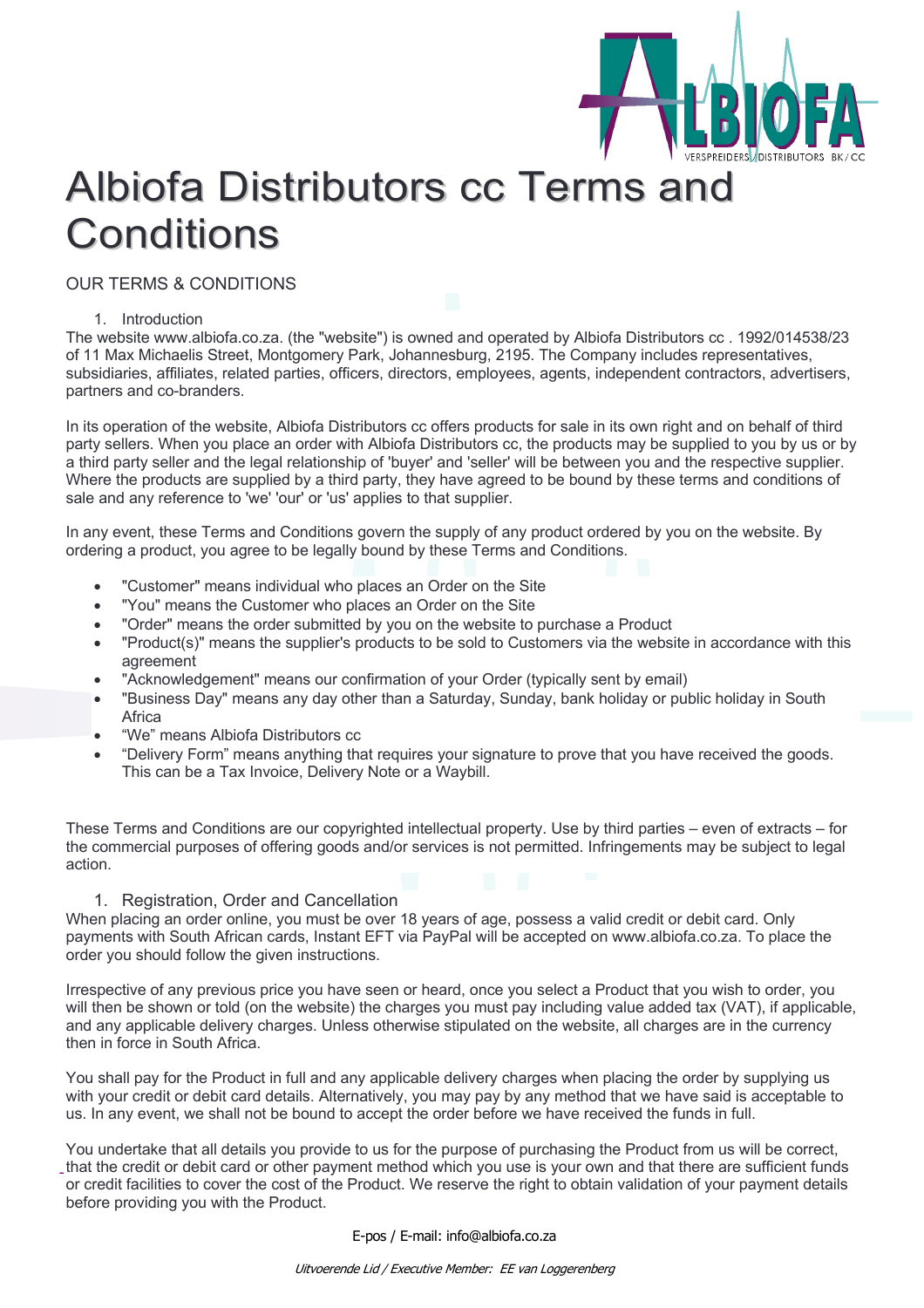

When you submit an Order, you agree that you do so subject to the prevailing Terms and Conditions.

We shall not be obliged to supply the Product to you until we have accepted your Order. We will send you an Acknowledgement with your Order reference number and details of the Product you have ordered. Albiofa Distributors cc. reserves the right to decline any order, for any reason (e.g. unavailability of supplies). In this case, we will promptly grant you a credit or a full refund.

Albiofa Distributors cc. works closely with its suppliers to ensure that prices shown on the website are accurate. In the unlikely event that the price of your order changes before we accept your order, we will contact you and ask you to confirm that you wish to proceed at the amended price.

#### 1. Delivery

We know how important it is to you that you receive your product as soon as possible after purchasing it from Albiofa Distributors cc.. For those items that are in stock, we aim to deliver regular parcels to central areas in South Africa within 2-7 business days, to outlying areas within South Africa within 5-7 business days from the date your payment has been received.

We will notify you if we are unable to meet our estimated delivery time frame but, to the extent permitted by law, we shall not be liable for any losses, liabilities, costs, damages, charges or expenses arising out of late delivery.

Items will be delivered to the address you provided while placing an order. For special freight items the courier might contact you directly to agree on an appropriate delivery time.

If, for any reason, the courier cannot reach you at the agreed delivery time, we will provide you with the instructions to either collect the product(s) directly from a courier depot if possible (in case of regular parcels) or to re-arrange the delivery (in case of special freight). In these situations, Albiofa Distributors cc reserves the right to charge you for any additional costs incurred (e.g. delivery and storage) or to cancel the sale contract, in which case, we will fully refund you the net amount (i.e. the amount you paid minus delivery costs or storage costs).

Upon delivery, you will be asked to sign a delivery form, in which you confirm that the product was delivered in the correct condition (without obvious defects or damage).

All risk in the Product shall pass to you upon delivery, except that, where delivery is delayed due to a breach of your obligations under a Contract, risk shall pass at the date when delivery would have occurred but for your breach. From the time when risk passes to you, we will not be liable for loss or destruction of the Product.

You shall ensure that you are ready for safe receipt of the Product without undue delay and at any time reasonably specified by us.

If you are not available to take delivery or collection, we may leave a card giving you instructions on either redelivery or collection from the courier.

If delivery or collection is delayed through your unreasonable refusal to accept delivery or if you do not (within two weeks of our first attempt to deliver the Product to you) accept delivery or collect the Product from the courier, then we may (without affecting any other right or remedy available to us) do either or both of the following:

- Charge you for our reasonable storage fee and other costs reasonably incurred by us; or
- No longer make the Product available for delivery or collection and notify you that we are immediately cancelling the applicable Contract, in which case we will refund to you or your credit or debit card company as applicable any money already paid to us under the applicable Contract, less our 15 % administration charges (including for attempting to deliver and then returning the Product, and any storage fees).

It is your responsibility to ensure that the Products are sufficient and suitable for your purposes and meet your individual requirements. We do not warrant that the Products will meet your individual requirements. You acknowledge that the Products are standard and not made bespoke to fit any particular requirements that you may have.

ALBIOFA VERSPREIDERS / DISTRIBUTORS BK / CC 1. Change of Mind

[Reg. No. CK 92/14538/23]

Posbus / PO Box 44359, Linden, Johannesburg, 2104. Tel: [011] 888 5048 Faks / Fax: 086 627 8353 E-pos / E-mail: info@albiofa.co.za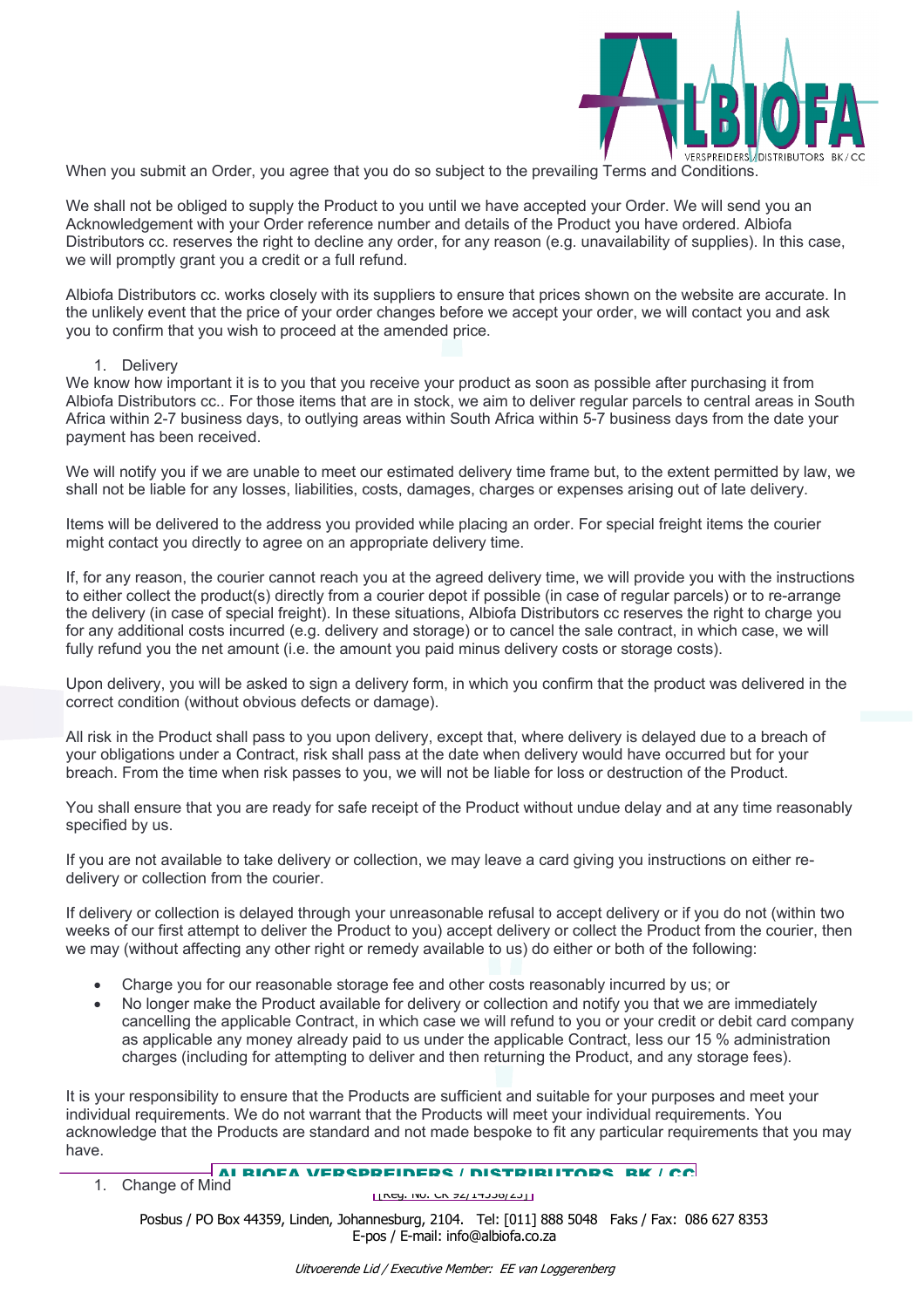

We want you to feel perfectly confident when shopping online at www.albiofa.co.za Therefore, we give you the option to return any unopened, unused item in its original Albiofa Distributors cc packaging that you bought from us for any reason within 10 days of receiving the item.

Prior to returning your product, please either send an email to info@albiofa.co.za or call our customer care team on 011 888 5048. Our customer care team will provide you with all relevant guidelines to proceed with the return (e.g. delivery process). Please do not attempt to return any goods before speaking to our team; otherwise you may be responsible for any associated expenses if you do so.

You may also be required to fill in a returns form provided by us in order to proceed with the returns process. Once we receive the items, we will fully refund you the amount you paid for the product(s) less the 15% admin fee, as well as inbound and outbound delivery costs.

## 1. Damaged or Faulty Returns

In the unlikely event that your item arrives damaged or faulty, you have 10 working days to notify Albiofa Distributors cc. Please send an email to info@albiofa.co.za (after which one of our representatives will contact you), or directly call our customer care team on 011 888 5048.

You may be required to fill in a returns form and to send us images of the damaged product(s) for further assessment. Once assessed and approved by our team, you will be contacted to proceed with the returns process. Albiofa Distributors cc. will arrange replacement(if available) or give you a store credit for the full sale price. Please do not attempt to return the items before speaking to one of our specialists (you may be responsible for any associate expenses if you do so).

The Consumer Protection Act is relevant with certain statutory conditions and warranties in our consumer contracts, which cannot be excluded, restricted or modified. These are in addition to any voluntary warranties offered by the manufacturer or supplier. Where there is a breach of such a warranty relating to goods or services, and the breach is in terms of the Consumer Protection Act, a "major" failure, the remedy will be limited to a refund, a replacement or repair of your preference. In all other cases, a breach of such warranty will give rise to a refund, replacement or repair at our preference.

Albiofa Distributors cc works closely with suppliers to ensure all products have appropriate warranties.

Please email info@albiofa.co.za or call our Customer Care Team on 011 888 5048 to submit a warranty claim. You may be required to send us images of the damage to aid in our assessments. We will then finalise your warranty claim. Please do not attempt to return an item before speaking to one of our specialists (you may be responsible for any associated expenses).

In the case of a valid warranty claim, Albiofa Distributors cc will strive to replace the product. Should Albiofa Distributors cc be unable to replace the product, a credit/refund will be passed on to you for the value of the product on date of invoice.

We provide the following express warranties subject to the following Terms and Conditions:

- We will refund, give store credit or replace the product as the case may be in the circumstances and to the extent required under the Law if the product you receive does not match the sample or description, is substantially unfit for its disclosed purpose or is not of acceptable quality (as defined in the Law), is unsafe, or if the alleged issue with the product is such that a reasonable consumer aware of the issue would not have acquired the product
- Where a refund, a store credit or replacement is to be provided under the terms of this warranty, we may to the extent permitted under the Law, require the return of the product to us before refunding or replacing it. We will pay for, or reimburse you for, any delivery costs to return the original product to us
- Replacement products are subject to the same warranties as the original

• Refunds will be issued by direct deposit (EFT), store credit in the form of a voucher code at our discretion. If the money is already in the Albiofa Distributors cc bank account Albiofa Distributors cc will do a direct EFT to the customer Account.

If you prefer a store credit, we can issue a store credit with the credit value – this will be in the form of a voucher or coupon code.

E-pos / E-mail: info@albiofa.co.za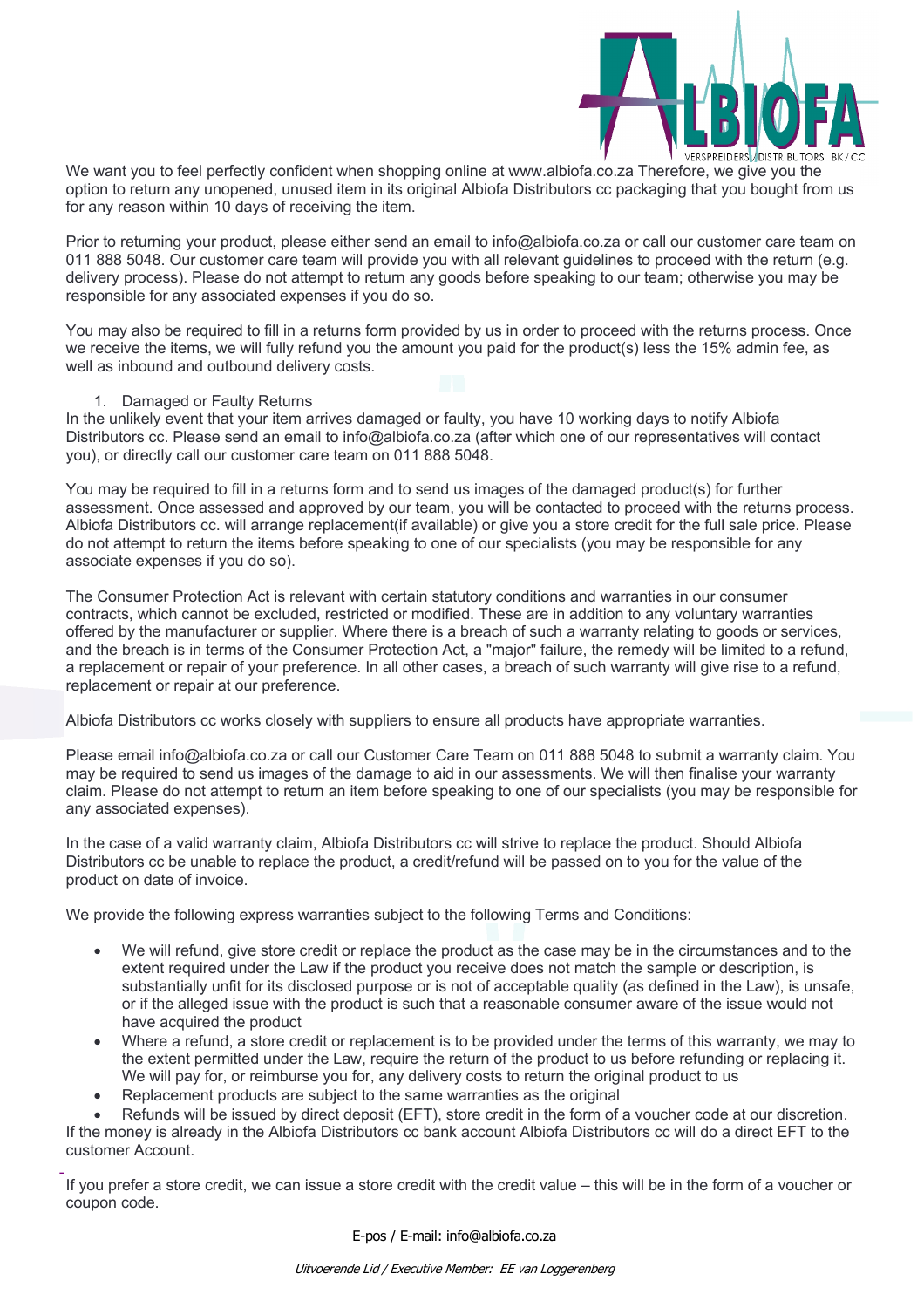

In order to obtain these remedies:

- You must notify us within 10 working days from date of invoice. In this context, a 'reasonable time' is from the time of supply until a time that it would be reasonable to expect the relevant failure to become apparent, considering the nature of goods. In most cases, this will be 7 to 14 days, but in some circumstances may be longer. Please contact us at info@albiofa.co.za or call our customer care team on 011 888 5048.
- Except if and to the extent the Law requires otherwise, replacement of products or refund and reimbursement of courier costs will not be made until the original product is received by us and your claim verified.

We aim to process refunds and replacements within 15 days of receipt by us of the original product.

Where any law implies a warranty into this agreement, which may not be lawfully excluded, to the extent allowed by law, our liability for breach of the warranty will at our option be limited to:

- The replacement of the goods or the supply of equivalent goods
- Refund of the value of the goods as per original invoice

In case of return rejection you will cover return courier costs.

1. Limitation of liability

This clause prevails over all other clauses and sets forth our entire Liability, and your sole and exclusive remedies, for:

- the performance, non-performance, purported performance or delay in performance of these Terms and Conditions or a Contract or the Site (or any part of it or them); or
- otherwise in relation to these Terms and Conditions or the entering into or performance of these Terms and Conditions.

#### 1. Security

Any person that delivers or attempts to deliver any damaging code to this Site or attempts to gain unauthorised access to any page on this Site shall be prosecuted and civil damages shall be claimed in the event that Albiofa Distributors cc. suffers any damages or loss.

You allow Albiofa Distributors cc. to take all reasonable steps to ensure the integrity and security of the Site and back-office applications.

1. Circumstances beyond our control (force majeure clause)

We shall not be liable to you for any breach, hindrance or delay in the performance of a Contract attributable to any cause beyond our reasonable control, including without limitation any natural disaster and unavoidable incident, actions of third parties (including without limitation hackers, suppliers, governments, quasi-governmental, supranational or local authorities), insurrection, riot, civil commotion, war, hostilities, warlike operations, national emergencies, terrorism, piracy, arrests, restraints or detainments of any competent authority, strikes or combinations or lock-out of workmen, epidemic, fire, explosion, storm, flood, drought, weather conditions, earthquake, natural disaster, accident, mechanical breakdown, third party software, failure or problems with public utility supplies (including electrical, telecoms or Internet failure), shortage of or inability to obtain supplies, materials, equipment or transportation ("Event of Force Majeure"), regardless of whether the circumstances in question could have been foreseen.

Force Majeure lasts for a period of two Business Days or more, in which event neither you nor we shall be liable to Either you or we may terminate a Contract forthwith by written notice to the other in the event that the Event of

> Posbus / PO Box 44359, Linden, Johannesburg, 2104. Tel: [011] 888 5048 Faks / Fax: 086 627 8353 E-pos / E-mail: info@albiofa.co.za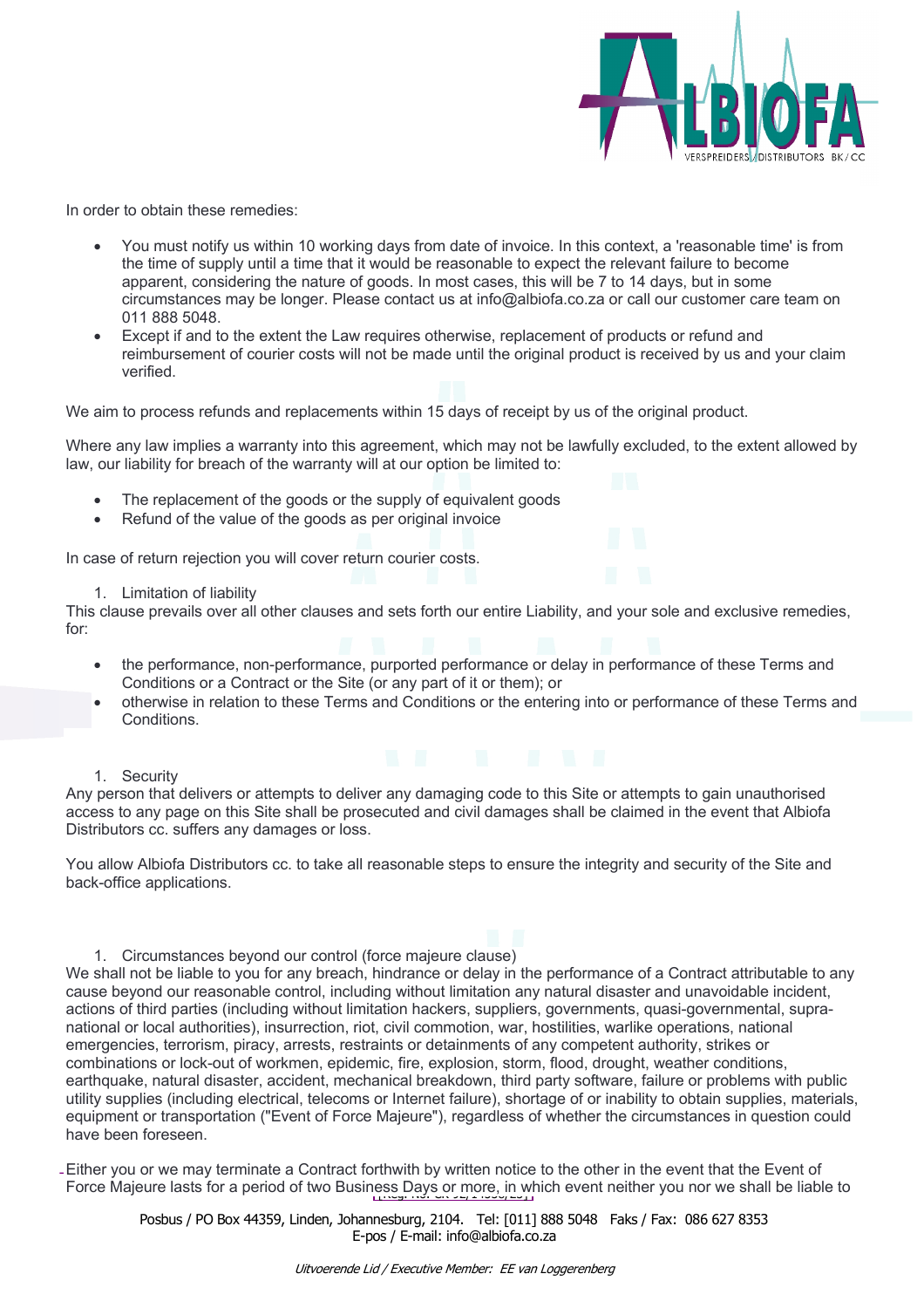

the other by reason of such termination (other than for the refund of a Product already paid for by you and not delivered).

If we have contracted to provide identical or similar Products to more than one Customer and are prevented from fully meeting our obligations to you by reason of an Event of Force Majeure, we may decide at our absolute discretion which contracts we will perform and to what extent.

#### 1. Governing law and jurisdiction

This Site is hosted, controlled and operated from the Republic of South Africa and therefore governed by South African law and, subject to the clause 17 of these Terms and Conditions, you and Albiofa Distributors cc. submit to the non-exclusive jurisdiction of the South African courts.

#### 1. Disputes

Save for urgent or interim relief which may be granted by a competent court, in the event of any dispute of any nature whatsoever arising between you and Albiofa Distributors cc. on any matter provided for in, or arising out of these Terms and Conditions, and not resolved through the Customer Relations Department of Albiofa Distributors cc., then such a dispute shall be submitted to confidential arbitration in terms of the expedited rules of the Arbitration Foundation of South Africa. The expedited arbitration rules may be downloaded from http://www.arbitration.co.za/downloads/expedited\_r....

## 1. Addresses for notices

Albiofa Distributors cc. chooses as its address for all purposes under these Terms and Conditions, whether in respect of court process, notice, or other documents or communication of whatsoever nature, the following address: 11 Max Michaelis Street, Montgomery Park, Johannesburg, 2195 with a copy to info@albiofa.co.za (the sending of such copy being required in order for any notice to be validly delivered to Albiofa Distributors cc.).

# 1. Advertising on the website

We shall use our reasonable endeavours to comply with any relevant regulations relating to the Site published by the Advertising Standards Authority.

# 1. Communications

When subscribing to the Albiofa Distributors cc. newsletter or entering your phone number when creating an account, you consent to receive communications from Albiofa Distributors cc. via email or sms. You will be able to, at all times, opt out of either of these forms of communication.

#### 1. General

These Terms and Conditions shall commence from the date on which they are published on the Site and continue indefinitely, as amended by Albiofa Distributors cc. from time to time, for so long as the Site exists and is operational, Albiofa Distributors cc. being entitled to terminate these Terms and Conditions and/or shut down the Site at any time (subject to still processing any orders then already placed and accepted by Albiofa Distributors cc.). However, for your future reference, we advise you to print and keep a copy of these Terms and Conditions, your Order, the Acknowledgement and the Confirmation of Order.

No failure or delay by us or you in exercising any right under these Terms and Conditions or a Contract shall operate as a waiver of such right or extend to or affect any other or subsequent event or impair any rights or remedies in respect of it or in any way modify or diminish our or your rights under these Terms and Conditions or a Contract.

If any clause in these Terms and Conditions or a Contract shall become or shall be declared by any court of competent jurisdiction to be invalid or unenforceable, such invalidity or unenforceability shall in no way affect any other clause or part of any clause, all of which shall remain in full force and effect, so long as these Terms and Conditions or a Contract shall be capable of continuing in effect without the unenforceable term.

You shall not assign, transfer, novate, charge, sub-contract, create any trust over or deal in any other manner with these Terms and Conditions or a Contract or all or any of your rights or obligations under these Terms and Conditions or a Contract.

> POSDUS / PU BOX 44359, LINGEN, JONANNESDUIG, ZIU4. TEL: [011] 888 5048 FAKS / FAX: 080 6Z/ 8353 E-pos / E-mail: info@albiofa.co.za